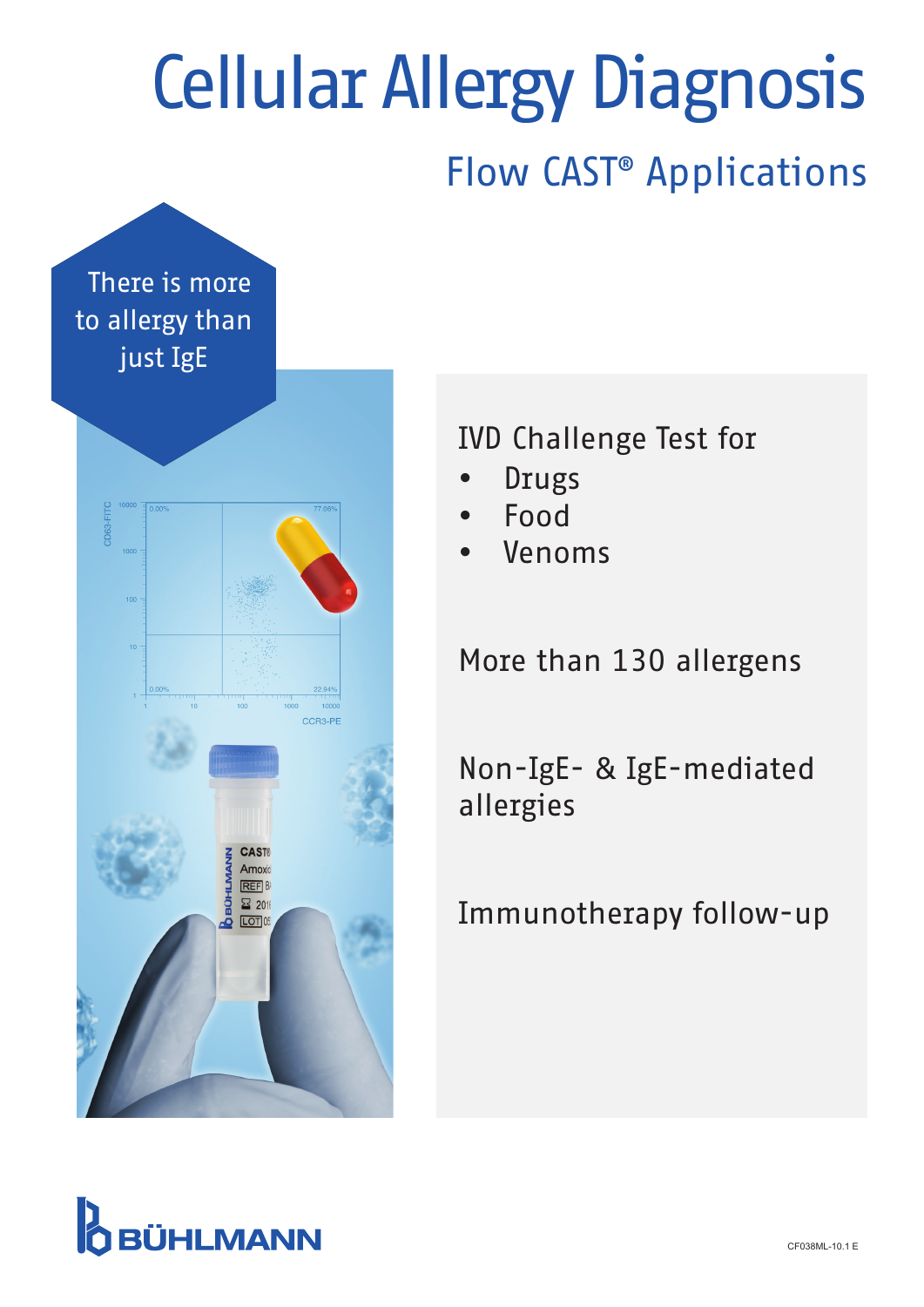### Beta-Lactam Antibiotics Multicenter Study, De Weck et al. 2009

The aim of the study was to evaluate the diagnostic workup in case of immediate-type beta-lactam allergy using the test systems mentioned in the figure below for PPL, MDM, benzylpenicillin, amoxicillin and ampicillin. 10 European centers with KOLs in drug allergology participated and followed the same ENDA protocol.

By adding the CAST® assays to the routine protocol, 60% of challenges could be avoided. If only skin prick test and sIgE had been applied, 30 instead of 12 challenges would have been necessary.



Summary of diagnostic workup with commercially available in vitro and in vivo diagnostic tests.

### Beta-Lactam Antibiotics A new Basophil Activation Test using CD63 and CCR3 in Allergy to Antibiotics, Eberlein et al. 2010

24 patients with clear history of immediate type beta-lactam allergy (penicillin, amoxicillin, cefuroxime, ciprofloxacin) were recruited and skin prick test, sIgE and Flow CAST® were carried out.

|                         | <b>Flow CAST<sup>®</sup></b> |
|-------------------------|------------------------------|
| Sensitivity (Overall)   | 55%                          |
| Specificity (Overall)   | 80%                          |
| Sensitivity (Cefuroxim) | 70%                          |
| Specificity (Cefuroxim) | $100\%$                      |

### Aspirin Basophil Activation Test in Diagnosis of Patients with Aspirin Hypersensitivity, Poster: Schneider et al. 2012

18 patients and 11 healthy controls with aspirin hypersensitivity with urticarial and/or angioedema were tested with Flow CAST®.

|                              | Flow CAST <sup>®</sup> highsens |
|------------------------------|---------------------------------|
| Sensitivity (Aspirin)        | 44%                             |
| Specificity (Aspirin)        | 91%                             |
| Sensitivity (Salicylic Acid) | 61%                             |
| Specificity (Salicylic Acid) | 91%                             |

Sensitivity & Specificity of Flow CAST® are outstanding compared to other commercially available IVD tests.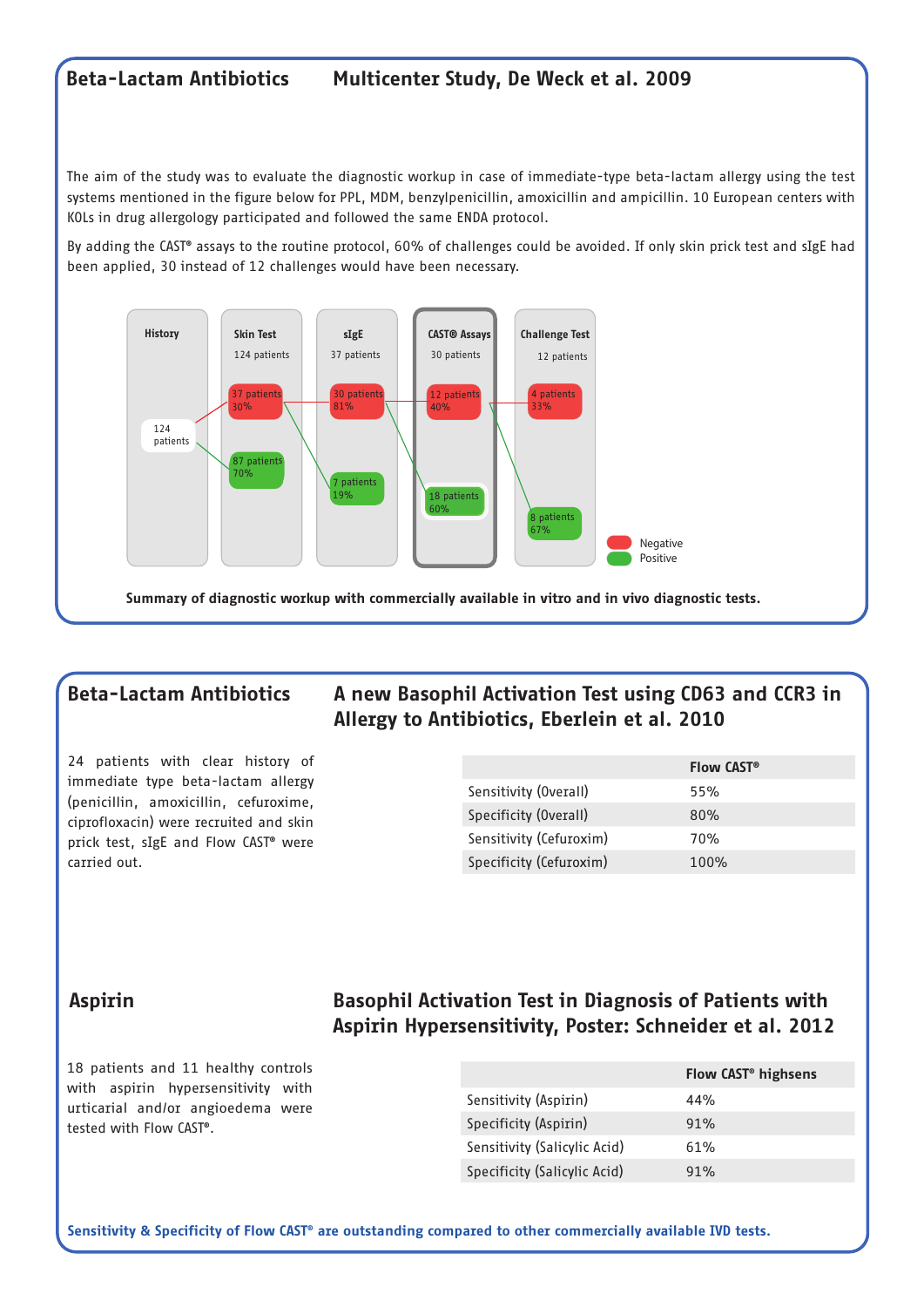### Food Hypersensitivity Basophil Activation Test in Children Allergic to Peanut: a functional Blood Test can reduce Oral Food Challenges, Santos et al. 2014

In this study the test perfomance of BAT to discriminate between peanut allergy and peanut tolerance was evaluated in comparison with SPTs, specific IgE to peanut and Ara h 2 in a Oral Food Challenge (OFC) defined population of 104 patients.

| <b>BAT</b> parameter                                                                                                                                           | Cut off                                                                                                                                                                                                                                                               | <b>Sensitivity</b>                               | <b>Specificity</b>   | <b>NPV</b> | <b>PPV</b> | <b>Diagnostic Accuracy</b>    |  |
|----------------------------------------------------------------------------------------------------------------------------------------------------------------|-----------------------------------------------------------------------------------------------------------------------------------------------------------------------------------------------------------------------------------------------------------------------|--------------------------------------------------|----------------------|------------|------------|-------------------------------|--|
| % CD63                                                                                                                                                         | 8.11                                                                                                                                                                                                                                                                  | 97%                                              | 96%                  | 98         | 95         | 96%                           |  |
| peanut extract 100 ng/ml                                                                                                                                       |                                                                                                                                                                                                                                                                       |                                                  |                      |            |            |                               |  |
| With impressive sensitivity and specifi-<br>city, BAT proved to be superior to other<br>diagnostic tests in discriminating<br>patients with peanut allergy and |                                                                                                                                                                                                                                                                       | Single diagnostic<br>test                        | Correct<br>diagnosis | No. BAT    | No. OFCs   | Changes in the<br>no. of OFCs |  |
|                                                                                                                                                                |                                                                                                                                                                                                                                                                       | <b>SPT</b>                                       | 78 (75)              | ----       | 24 (23)    | $-12(-33)$                    |  |
|                                                                                                                                                                |                                                                                                                                                                                                                                                                       | P-sigE                                           | 57 (55)              | ----       | 41 (39)    | $+5 (+13)$                    |  |
|                                                                                                                                                                |                                                                                                                                                                                                                                                                       | Ara h 2                                          | 82 (79)              | ----       | 19 (18)    | $-17(-46)$                    |  |
|                                                                                                                                                                |                                                                                                                                                                                                                                                                       | <b>BAT</b>                                       | 89 (86*)             | 104 (100)  | 12(12)     | $-24(-67)$                    |  |
| tolerance.                                                                                                                                                     |                                                                                                                                                                                                                                                                       | BAT as a second<br>step in diagnostic<br>process |                      |            |            |                               |  |
| Expecially in difficult cases, BAT reduced                                                                                                                     |                                                                                                                                                                                                                                                                       | SPT / BAT                                        | 98 (94)              | 24 (23)    | 1(1)       | $-35(-97)$                    |  |
| the need of OFCs to achieve the correct                                                                                                                        |                                                                                                                                                                                                                                                                       | P-sigE / BAT                                     | 93 (89)              | 41 (39)    | 3(3)       | $-33(-92)$                    |  |
| allergy diagnosis.                                                                                                                                             |                                                                                                                                                                                                                                                                       | Ara h 2 / BAT                                    | 99 (95)              | 19 (18)    | 1(1)       | $-35(-97)$                    |  |
| Starting from this exhaustive clinical<br>validation 'future studies will deter-                                                                               | results are presented as number of patients (% of total study population)<br>reduction in the number of OFCs was calculated in comparison with the number of OFCs after SPT and sIgE<br>*for BAT, excluding nonresponders, the proportion of correct diagnosis is 97% |                                                  |                      |            |            |                               |  |
| mine whether BAT can add to the OFC<br>as an in vitro gold standard'.                                                                                          | Performance of allergy tests in the diagnosis of peanut allergy.                                                                                                                                                                                                      |                                                  |                      |            |            |                               |  |

## Food Hypersensitivity Basophil Activation Tests in Allergic Children in deciding when to reintroduce Milk in Children, Rubio et al. 2010

The benefit of Flow CAST® in predicting a child's reaction to oral challenge was evaluated and compared to skin prick test (SPT) and sIgE.

| <b>Test</b>            | Sensitivity | <b>Specificity</b> | <b>NPV</b> | <b>PPV</b> |
|------------------------|-------------|--------------------|------------|------------|
| Flow CAST <sup>®</sup> | 91%         | 90%                | 96%        | 81%        |
| sIgE                   | 67%         | 67%                | 89%        | 37%        |
| <b>SPT</b>             | 100%        | 20%                | 100%       | 40%        |

NPV and PPV of Flow CAST® is superior to sIgE. Therefore it is the test of choice for decision making when milk can be reintroduced into the diet of affected children.

The severity of the clinical reaction (absent, mild, moderate, severe) extremely well correlated with the intensity of the basophil activation.

Flow CAST® is a valuable tool in helping decide when oral challenge can safely be undertaken during the follow-up of cow milk allergy.



Diagnostic algorithm using Flow CAST®, sIgE and SPT.